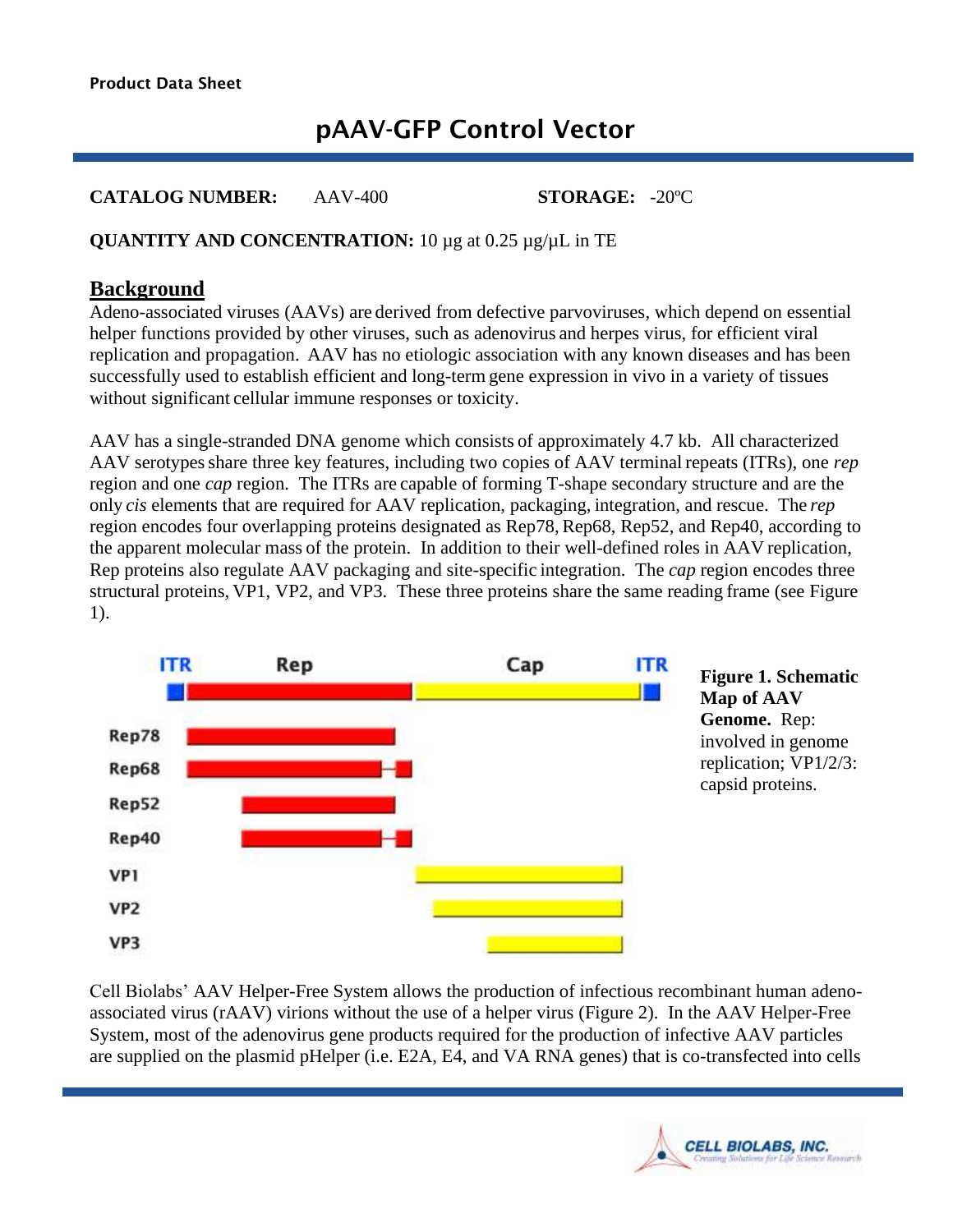with human AAV vector DNA. The remaining adenoviral gene product is supplied by the 293 host cells, which stably express the adenovirus E1 gene. By eliminating the requirement for live helper virus the AAV Helper-Free System provides a safer and more convenient gene delivery system. In the AAV Helper-Free System, the *rep* and *cap* genes have been removed from the viral vector that contains AAV-2 ITRs and are supplied in *trans* on the plasmid pAAV-RC. The removal of the AAV *rep* and *cap* genes allows for insertion of a gene of interest in the viral genome.

Recombinant adeno-associated viruses are important tools for gene delivery and expression. AAV has not been reported to cause any diseases. Together with its replication defective nature, AAV has good safety profile to be used in gene transfer in vivo, and as potential gene therapy vehicles. Recombinant AAV is capable of infecting a broad range of cell types including non-dividing cells and remaining as concatemers for long-term expression. Compared with other viral vectors such as adenovirus, AAV elicits very mild immune response in animal models.



**Figure 2. AAV Helper-Free system**.

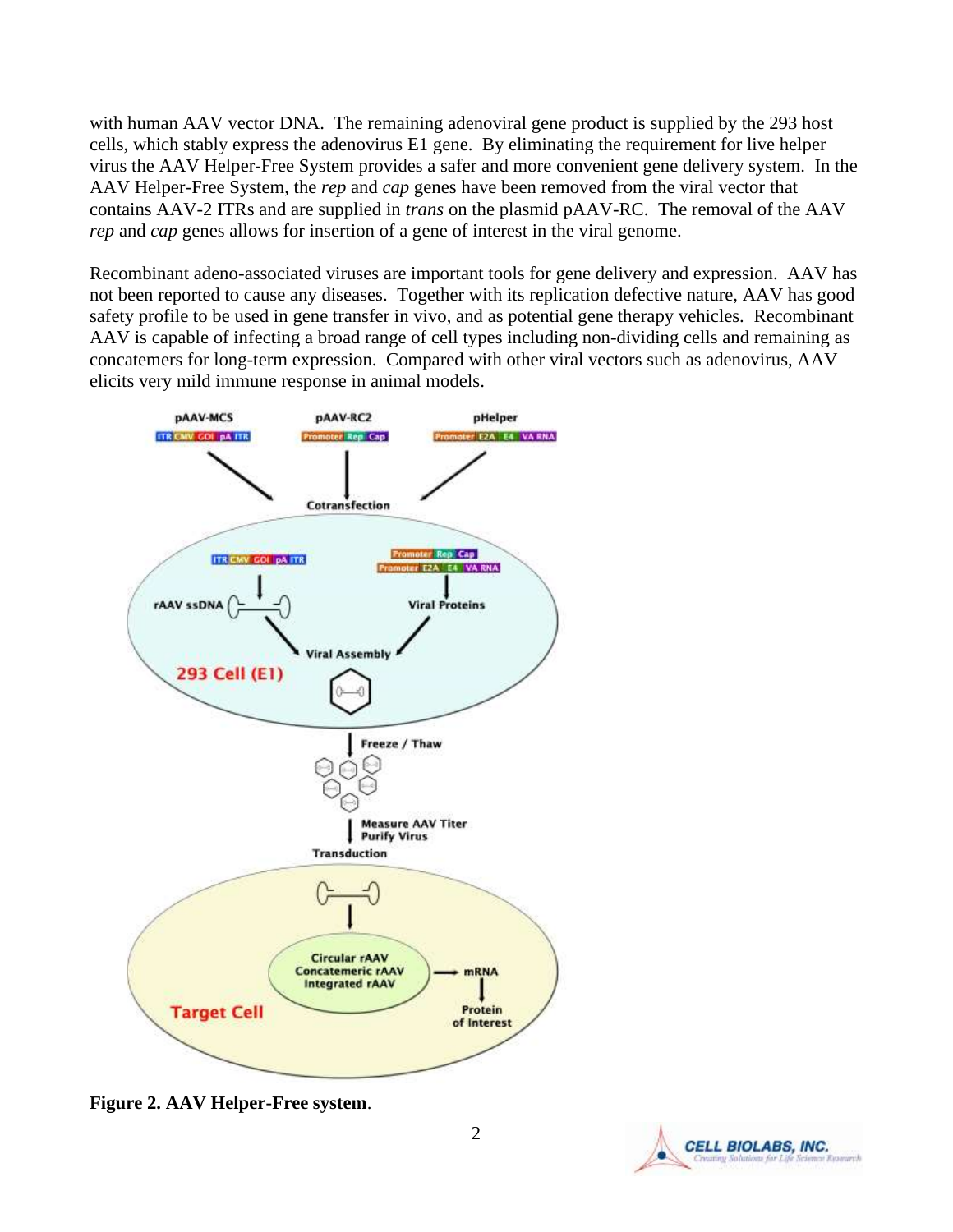### **Related Products**

- 1. VPK-402: AAV Helper Free Packaging System
- 2. AAV-100: 293AAV Cell Line
- 3. VPK-140: ViraBind™ AAV Purification Kit
- 4. VPK-141: ViraBind™ AAV Purification Mega Kit
- 5. VPK-145: QuickTiter™ AAV Quantitation Kit
- 6. AAV-200: ViraDuctin™ AAV Transduction Kit

### **Safety Considerations**

Remember that you will be working with samples containing infectious virus. Follow the recommended NIH guidelines for all materials containing BSL-2 organisms. The AAV Helper-Free system is designed to minimize the chance of generating wild type AAV, but precautions should still be taken to avoid direct contact with viral supernatants.



#### **Figure 3. pAAV-GFP Vector**

**Vector Features:**

| $1 \sim 130$ :               | Left ITR                                       |
|------------------------------|------------------------------------------------|
| $139 \sim 801$ :             | <b>CMV</b> Promoter                            |
|                              | $809 \sim 1301$ : human $\beta$ -globin intron |
| $1324 \sim 2064$ : GFP       |                                                |
| $2123 \sim 2601$ : PolyA     |                                                |
| $2641 \sim 2781$ : Right ITR |                                                |
|                              | 3698 ~ 4558: AmpicIlin Resistance              |

# **rAAV Production**

- 1. One day before transfection, plate sufficient 293 cells or 293AAV cells (Cat. # AAV-100) to achieve 70-80% confluence on the day of transfection.
- 2. Cotransfect cells with pAAV Expression vector, pAAV-RC2 and pHelper. *Notes:*

*1) We recommend the ratio of vectors at 1:1:1 (pAAV Expression Vector:pAAV-RC2:pHelper).* 

*2) Calcium Phosphate transfection method is preferred for AAV production. For lipid-based transfection reagents, we only suggest FuGENE® 6 (Roche Applied Science) or Lipofectamine™ LTX (Invitrogen).* 

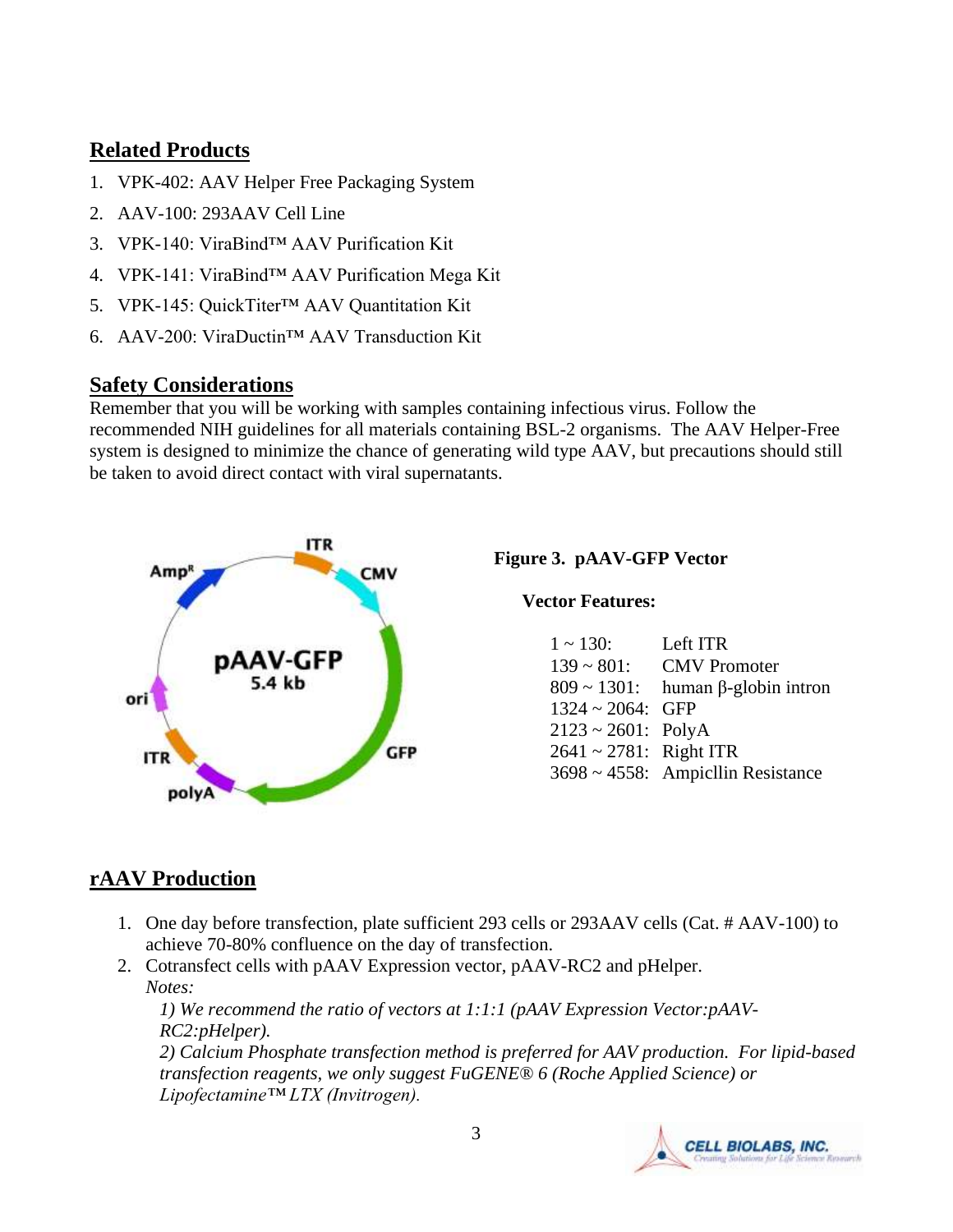3. 48-72 hours after transfection, add 0.5 M EDTA to a final of 10 mM to the plate and incubate for 3 min at room temperature. Gently shake the culture plate several times and harvest all media, including cells, in a sterile tube. *Notes:* 

*1) As viral production proceeds, some of the cells will round up and detach from the plate, and can be seen as floating in the medium.* 

*2) Viruses are present in both intact cells and the growth medium. For more concentrated virus stock, we only recommend proceeding with cell pellet.* 

- 4. Centrifuge the cell suspension at 1000 RPM for 5 min. Remove the supernatant and resuspend the cell pellet in desired amount of DMEM or sterile PBS.
- 5. Freeze and thaw the cell suspension four times by placing it alternately in a dry ice/ethanol bath and a water bath of 37ºC. Remove cell debris by centrifugation at 10,000 g for 10 min and collect the supernatant as AAV crude lysate.
- 6. AAV crude lysate can be used directly or purified/concentrated if needed. For long term storage, store supernatant at -80ºC in aliquots.

# **Post-Packaging Considerations**

The quality of rAAV vector preparations is a key element in obtaining reliable and reproducible data. Purification of rAAV from crude cell lysate is usually required before transduction of your target cells. rAAV is usually quantified by genome copy (GC) number. These genome-containing particles are functional vectors that infect target cells. Besides these "full" AAV, empty viral particles are also produced. Measurement of GC rather than total particle number is thus more relevant.

**I. Concentration and purification of your rAAV**: Recombinant AAV vector can be purified by CsCl gradient ultracentrifugation, iodixanol discontinuous gradient ultracentrifugation, and highperformance liquid chromatography (HPLC). The most popular technique, CsCl ultracentrifugation, is time consuming process which may result in poor recovery and quality (nonviral protein contamination and a high ratio of genome copies versus infectious units). For AAV-2, we recommend using Cell Biolabs' ViraBind™ AAV Purification Kit (Catalog # VPK-140).

#### **II. Measure titer of your rAAV**:

- 1) Genome Copy (GC) Number: This is an important step to ensure consistent viral transduction into your host cell. However, QPCR or dot blot of viral DNA can take as much as 1-4 days to complete. An ELISA method has been developed by using antibody that only reacts with AAV intact particles; however, this method measures all AAV particles including the ones lacking genomic DNA. Cell Biolabs' QuickTiter™ AAV Quantitation Kit (Catalog # VPK-145) does not involve cell infection; instead it specifically measures the viral nucleic acid content of purified viruses or unpurified viral supernatant sample. The entire procedure takes about 4 hours for unpurified supernatant or about 30 minutes for purified AAV.
- 2) Infectious Titer: For AAV vector containing reporter, the rAAV infectious titer can be determined using either green fluorescent protein (GFP) or LacZ as the reporter gene. For rAAV-LacZ, each blue cell after X-Gal staining represents one infectious unit (IU). For rAAV-GFP, each green cell under fluorescence microscopy represents one IU.

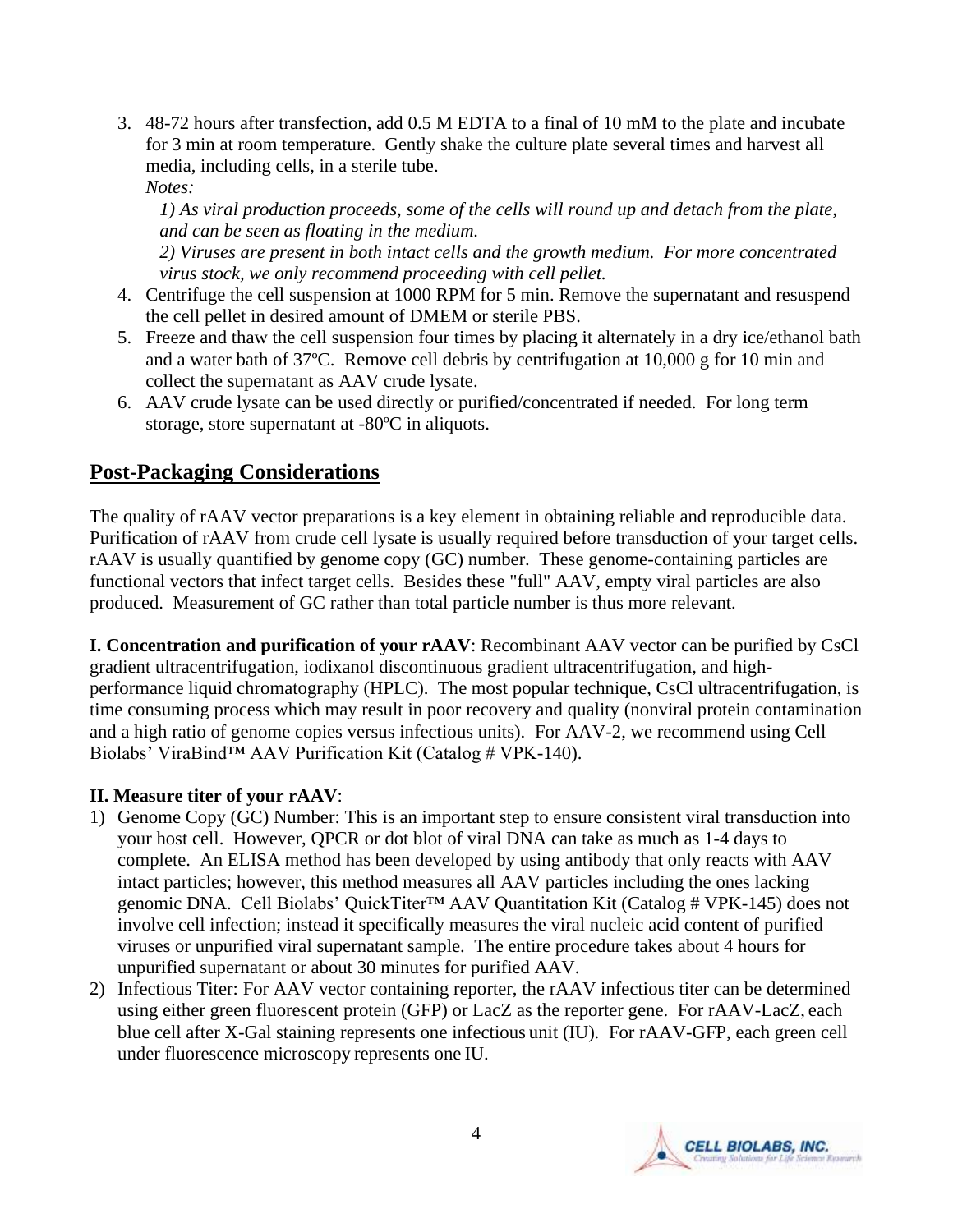**III. Use transduction reagents to increase infection efficiency:** The AAV transduction process includes viral binding and entry, intracellular trafficking, nuclear transport, and viral second strand DNA synthesis. The viral second strand DNA synthesis has been shown to be the rate limiting step, which leads to inefficient transduction by AAV vectors. Cell Biolabs' ViraDuctin™ AAV Transduction Kit (Catalog # AAV-200) is designed to increase transduction efficiencies by AAV on both dividing and non-dividing cells.

# **Example of Results**

The following figure demonstrates typical results seen with Cell Biolabs' AAV Helper-free System. One should use the data below for reference only.



**Figure 4: AAV2-GFP Production and Transduction:** AAV2-GFP is produced by cotransfecting 293AAV cells (Cat.# AAV-100) with pAAV-GFP (Cat.# AAV-400), pAAV-RC2 and pHelper. 293AD Cells (Cat.# AD-100) were infected with AAV2-GFP viral supernatant for 48 hrs. **Top left:** 293AAV cells before transfection (10X); **Top right:** 293AAV cells 48 hrs after transfection (10X); **Bottom left:** GFP Expression in 293AAV cells 48 hrs after transfection (10X). **Bottom right:** GFP Expression in 293AD cells 48 hrs after transduction (20X).

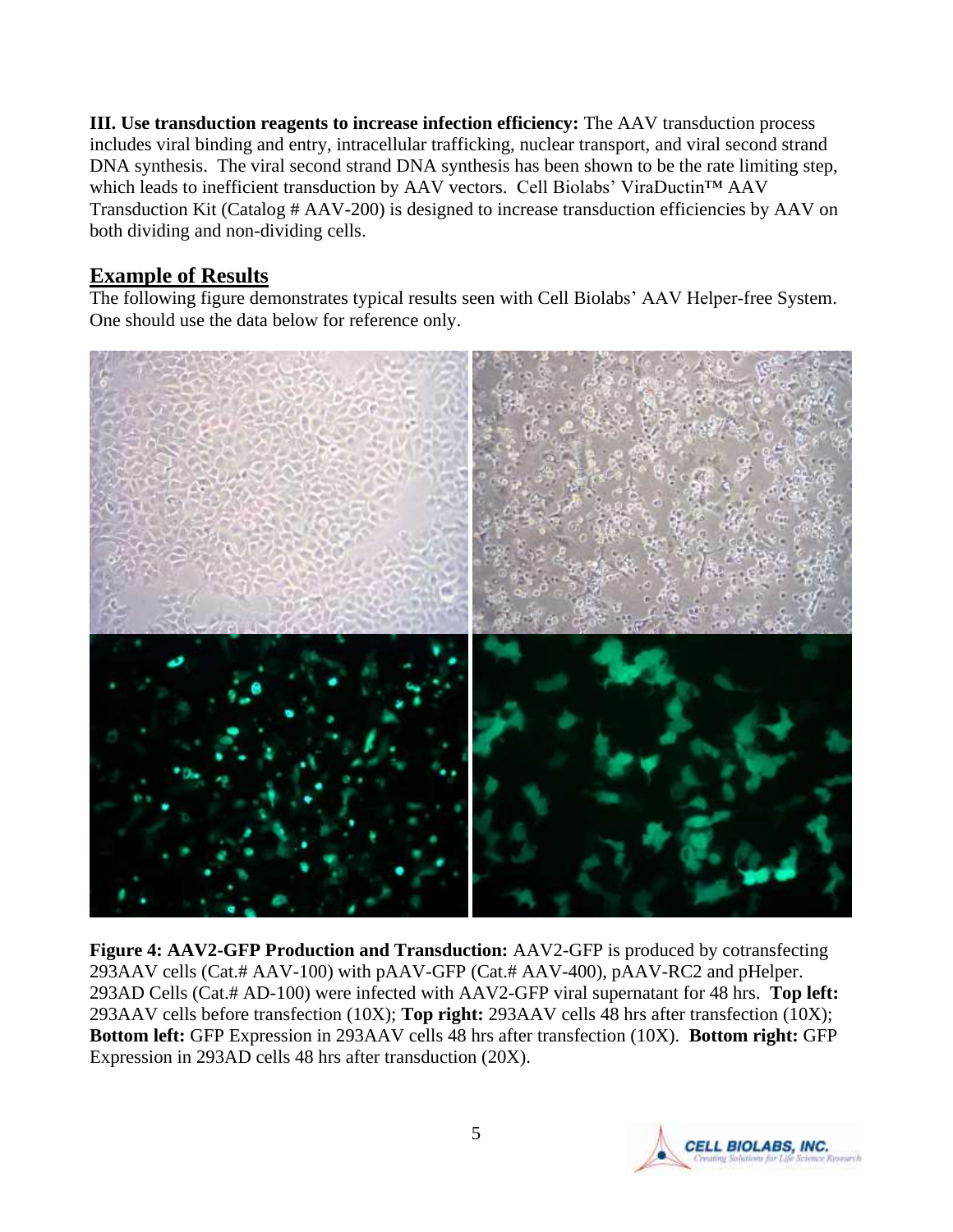### **References**

- 1. Auricchio, A., Hildinger, M., O'Connor, E., Gao, G. P. and Wilson, J. M. (2001) *Hum Gene Ther*  **12**:71–6.
- 2. Brument, N., Morenweiser, R., Blouin, V., Toublanc, E., Raimbaud, I. et al. (2002) *Mol Ther*  **6**:678–86.
- 3. Clark, K., Liu, X., McGrath, J., and Johnson, P. (1999) *Hum. Gene Ther*., **10**, 1031-1039.
- 4. Graham, F. L., Smiley, J., Russell, W. C. and Nairn, R. (1977) *J Gen Virol* **36**:59-74.
- 5. Grimm, D. and Kleinschmidt, J. A. (1999) *Hum Gene Ther* **10**:2445-50.
- 6. Matsushita, T., Elliger, S., Elliger, C., Podsakoff, G., Villarreal, L. et al. (1998) *Gene Ther* **5**:938- 45.
- 7. McCarty, D. M., Monahan, P. E. and Sumulski, R. J. (2001) *Gene Therapy* **8**:1248-1254.
- 8. Rabinowitz, J, and Samulski, R. J. (1998) *Curr. Opin. Biotechnol*., **9**, 470-475.
- 9. Russell, D. W., Alexander, I. E. and Miller, A. D. (1995) *Proc Natl Acad Sci U S A* **92**:5719-23.
- 10. Summer ford, C., and Samulski, R. J. (1999) *Nat. Med., 5, 587-588.*

### **Recent Product Citations**

- 1. Chen, Y. & Ding, Q. (2022). Optimized protocols for efficient gene editing in mouse hepatocytes in vivo using CRISPR-Cas9 technology. *STAR Protoc*. doi: 10.1016/j.xpro.2021.101062.
- 2. Wei, S. et al. (2021). Intermittent protein restriction protects islet β cells and improves glucose homeostasis in diabetic mice. *Sci Bull (Beijing)*. doi: 10.1016/j.scib.2021.12.024.
- 3. Zubkova, E.S. et al. (2021). Transduction of rat and human adipose-tissue derived mesenchymal stromal cells by adeno-associated viral vector serotype DJ. *Biol Open*. doi: 10.1242/bio.058461.
- 4. Qiu, Y. et al. (2021). In Situ Saturating Mutagenesis Screening Identifies a Functional Genomic Locus that Regulates Ucp1 Expression. *Phenomics*. doi: 10.1007/s43657-020-00006-7.
- 5. Aponte-Ubillus, J.J. et al. (2020). Proteome profiling and vector yield optimization in a recombinant adeno-associated virus-producing yeast model. *Microbiologyopen*. doi: 10.1002/mbo3.1136.
- 6. Casey, G. et al. (2020). Self-complementarity in adeno-associated virus enhances transduction and gene expression in mouse cochlear tissues. *PLoS One*. **15**(11):e0242599. doi: 10.1371/journal.pone.0242599.
- 7. Yang Zhou, J. et al. (2020). Initial Steps for the Development of a Phage-Mediated Gene Replacement Therapy Using CRISPR-Cas9 Technology. *J Clin Med*. **9**(5):E1498. doi: 10.3390/jcm9051498.
- 8. Shin, S.M. et al. (2020). Sigma-1 receptor activity in primary sensory neurons is a critical driver of neuropathic pain. *Gene Ther*. doi: 10.1038/s41434-020-0157-5.
- 9. Wei, Y. et al. (2020). MRG15 orchestrates rhythmic epigenomic remodelling and controls hepatic lipid metabolism. Nat Metab. doi: 10.1038/s42255-020-0203-z.
- 10. Zhu, J. et al. (2020). Preparation of a Bacteriophage T4-based Prokaryotic-eukaryotic Hybrid Viral Vector for Delivery of Large Cargos of Genes and Proteins into Human Cells. *Bio-protocol*. **10**(07): e3573. doi: 10.21769/BioProtoc.3573.

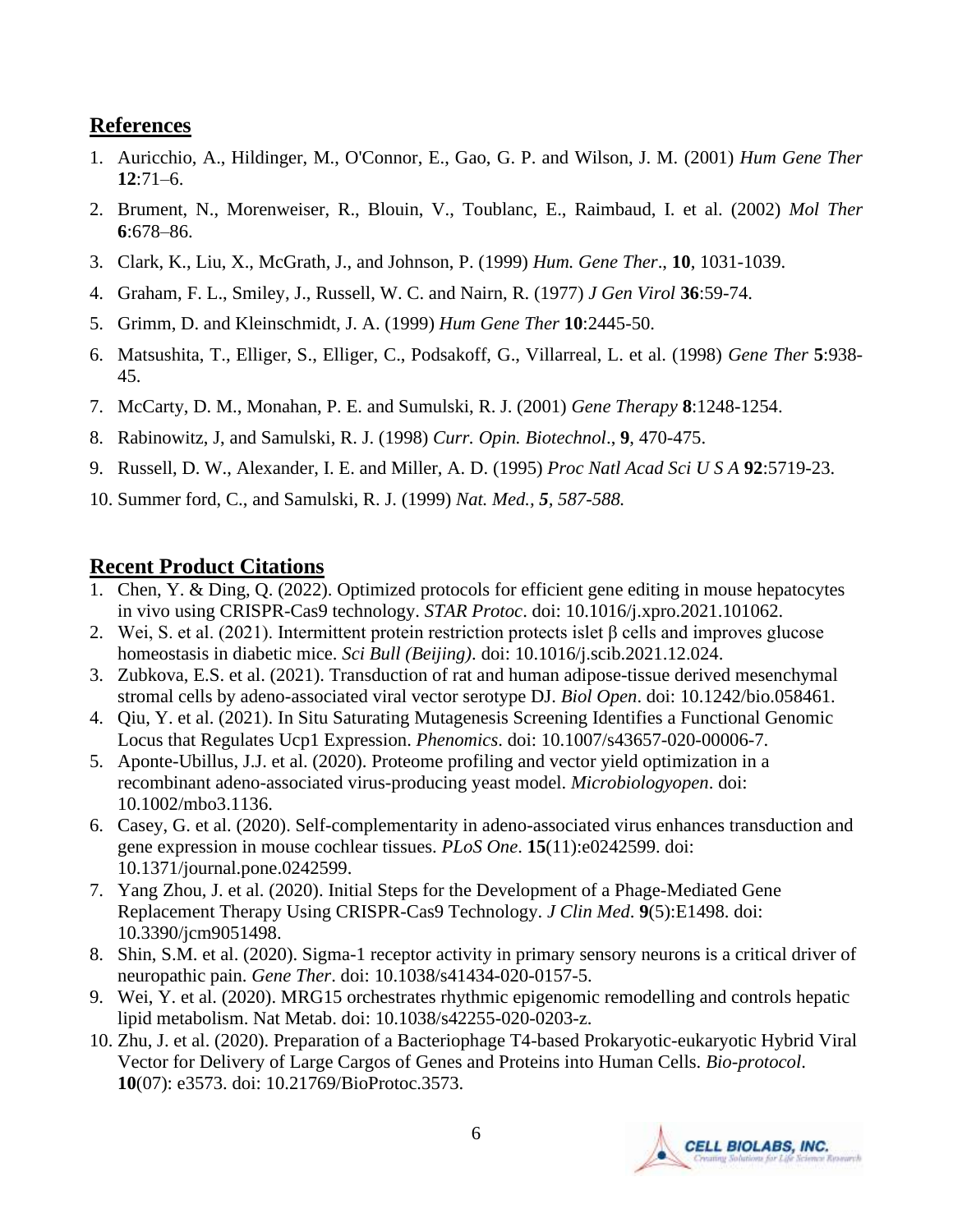- 11. Wei, P. et al. (2019). Transforming growth factor (TGF)-β1-induced miR-133a inhibits myofibroblast differentiation and pulmonary fibrosis. *Cell Death Dis*. **10**(9):670. doi: 10.1038/s41419-019-1873-x.
- 12. Yu, H. et al. (2019). AAV-encoded CaV2.2 peptide aptamer CBD3A6K for primary sensory neuron-targeted treatment of established neuropathic pain. *Gene Ther*. doi: 10.1038/s41434-019- 0082-7.
- 13. Zhao, Y. et al. (2019). Gain-of-Function Mutations of SLC16A11 Contribute to the Pathogenesis of Type 2 Diabetes. *Cell Rep*. **26**(4):884-892.e4. doi: 10.1016/j.celrep.2018.12.100.
- 14. Aponte-Ubillus, J.J. et al. (2019). A rAAV2-producing yeast screening model to identify host proteins enhancing rAAV DNA replication and vector yield. *Biotechnol Prog*. **35**(1):e2725. doi: 10.1002/btpr.2725.
- 15. Canny, M.D. et al. (2018). Inhibition of 53BP1 favors homology-dependent DNA repair and increases CRISPR-Cas9 genome-editing efficiency. *Nat Biotechnol*. **36**(1):95-102. doi: 10.1038/nbt.4021.
- 16. Rivat, C. et al. (2018). Inhibition of neuronal FLT3 receptor tyrosine kinase alleviates peripheral neuropathic pain in mice. *Nat Commun*. **9**(1):1042. doi: 10.1038/s41467-018-03496-2.
- 17. Xiang, H. et al. (2017). Primary sensory neuron-specific interference of TRPV1 signaling by adeno-associated virus-encoded TRPV1 peptide aptamer attenuates neuropathic pain. *Mol. Pain* **13**:1744806917717040.
- 18. Eyquem J, et al. (2017). Targeting a CAR to the TRAC locus with CRISPR/Cas9 enhances tumour rejection. *Nature*. **543**(7643):113-117. doi: 10.1038/nature21405.

# **Appendix**

#### **pAAV-GFP Plasmid Features and Sequence**

| $1-130:$   | <b>Left ITR</b>              |
|------------|------------------------------|
| 139-798:   | <b>CMV</b> Promoter          |
| 806-1298:  | Human β-globin Intron        |
| 1321-2061: | <b>GFP</b>                   |
| 2120-2598: | PolyA                        |
| 2638-2778: | <b>Right ITR</b>             |
| 3695-4555: | <b>Ampicillin Resistance</b> |

CCTGCAGGCAGCTGCGCGCTCGCTCGCTCACTGAGGCCGCCCGGGCGTCGGGCGACCTTTGGTCGCCC GGCCTCAGTGAGCGAGCGAGCGCGCAGAGAGGGAGTGGCCAACTCCATCACTAGGGGTTCCTGCGGCC GCACGCGTCTAGTTATTAATAGTAATCAATTACGGGGTCATTAGTTCATAGCCCATATATGGAGTTCC GCGTTACATAACTTACGGTAAATGGCCCGCCTGGCTGACCGCCCAACGACCCCCGCCCATTGACGTCA ATAATGACGTATGTTCCCATAGTAACGCCAATAGGGACTTTCCATTGACGTCAATGGGTGGAGTATTT ACGGTAAACTGCCCACTTGGCAGTACATCAAGTGTATCATATGCCAAGTACGCCCCCTATTGACGTCA ATGACGGTAAATGGCCCGCCTGGCATTATGCCCAGTACATGACCTTATGGGACTTTCCTACTTGGCAG TACATCTACGTATTAGTCATCGCTATTACCATGGTGATGCGGTTTTGGCAGTACATCAATGGGCGTGG ATAGCGGTTTGACTCACGGGGATTTCCAAGTCTCCACCCCATTGACGTCAATGGGAGTTTGTTTTGGC ACCAAAATCAACGGGACTTTCCAAAATGTCGTAACAACTCCGCCCCATTGACGCAAATGGGCGGTAGG CGTGTACGGTGGGAGGTCTATATAAGCAGAGCTCGTTTAGTGAACCGTCAGATCGCCTGGAGACGCCA

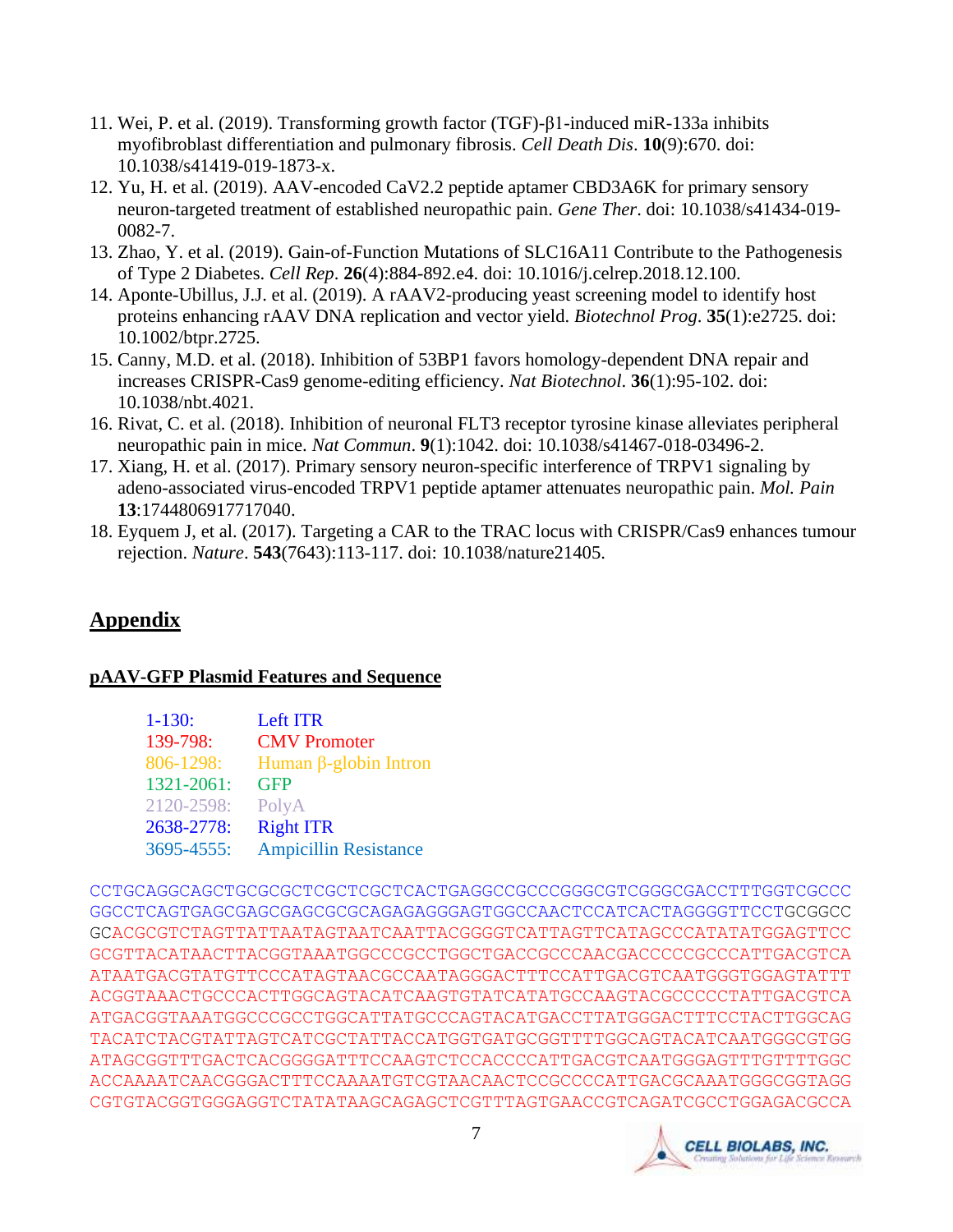TCCACGCTGTTTTGACCTCCATAGAAGACACCGGGACCGATCCAGCCTCCGCGGATTCGAATCCCGGC CGGGAACGGTGCATTGGAACGCGGATTCCCCGTGCCAAGAGTGACGTAAGTACCGCCTATAGAGTCTA TAGGCCCACAAAAAATGCTTTCTTCTTTTAATATACTTTTTTGTTTATCTTATTTCTAATACTTTCCC TAATCTCTTTCTTTCAGGGCAATAATGATACAATGTATCATGCCTCTTTGCACCATTCTAAAGAATAA CAGTGATAATTTCTGGGTTAAGGCAATAGCAATATTTCTGCATATAAATATTTCTGCATATAAATTGT AACTGATGTAAGAGGTTTCATATTGCTAATAGCAGCTACAATCCAGCTACCATTCTGCTTTTATTTTA TGGTTGGGATAAGGCTGGATTATTCTGAGTCCAAGCTAGGCCCTTTTGCTAATCATGTTCATACCTCT TATCTTCCTCCCACAGCTCCTGGGCAACGTGCTGGTCTGTGTGCTGGCCCATCACTTTGGCAAAGAAT TGGGATTCGAACATCGATTGAATTCTGAATGGTGAGCAAGGGCGAGGAGCTGTTCACCGGGGTGGTGC CCATCCTGGTCGAGCTGGACGGCGACGTAAACGGCCACAAGTTCAGCGTGTCCGGCGAGGGCGAGGGC GATGCCACCTACGGCAAGCTGACCCTGAAGTTCATCTGCACCACCGGCAAGCTGCCCGTGCCCTGGCC CACCCTCGTGACCACCCTGACCTACGGCGTGCAGTGCTTCAGCCGCTACCCCGACCACATGAAGCAGC ACGACTTCTTCAAGTCCGCCATGCCCGAAGGCTACGTCCAGGAGCGCACCATCTTCTTCAAGGACGAC GGCAACTACAAGACCCGCGCCGAGGTGAAGTTCGAGGGCGACACCCTGGTGAACCGCATCGAGCTGAA GGGCATCGACTTCAAGGAGGACGGCAACATCCTGGGGCACAAGCTGGAGTACAACTACAACAGCCACA ACGTCTATATCATGGCCGACAAGCAGAAGAACGGCATCAAGGTGAACTTCAAGATCCGCCACAACATC GAGGACGGCAGCGTGCAGCTCGCCGACCACTACCAGCAGAACACCCCCATCGGCGACGGCCCCGTGCT GCTGCCCGACAACCACTACCTGAGCACCCAGTCCGCCCTGAGCAAAGACCCCAACGAGAAGCGCGATC ACATGGTCCTGCTGGAGTTCGTGACCGCCGCCGGGATCACTCTCGGCATGGACGAGCTGTACAAGTAC TCAGATCTCGAGCTCAAGTAGGGATCCTCTAGAGTCGACCTGCAGAAGCTTGCCTCGAGCAGCGCTGC TCGAGAGATCTACGGGTGGCATCCCTGTGACCCCTCCCCAGTGCCTCTCCTGGCCCTGGAAGTTGCCA CTCCAGTGCCCACCAGCCTTGTCCTAATAAAATTAAGTTGCATCATTTTGTCTGACTAGGTGTCCTTC TATAATATTATGGGGTGGAGGGGGGTGGTATGGAGCAAGGGGCAAGTTGGGAAGACAACCTGTAGGGC CTGCGGGGTCTATTGGGAACCAAGCTGGAGTGCAGTGGCACAATCTTGGCTCACTGCAATCTCCGCCT CCTGGGTTCAAGCGATTCTCCTGCCTCAGCCTCCCGAGTTGTTGGGATTCCAGGCATGCATGACCAGG CTCAGCTAATTTTTGTTTTTTTGGTAGAGACGGGGTTTCACCATATTGGCCAGGCTGGTCTCCAACTC CTAATCTCAGGTGATCTACCCACCTTGGCCTCCCAAATTGCTGGGATTACAGGCGTGAACCACTGCTC CCTTCCCTGTCCTTCTGATTTTGTAGGTAACCACGTGCGGACCGAGCGGCCGCAGGAACCCCTAGTGA TGGAGTTGGCCACTCCCTCTCTGCGCGCTCGCTCGCTCACTGAGGCCGGGCGACCAAAGGTCGCCCGA CGCCCGGGCTTTGCCCGGGCGGCCTCAGTGAGCGAGCGAGCGCGCAGCTGCCTGCAGGGGCGCCTGAT GCGGTATTTTCTCCTTACGCATCTGTGCGGTATTTCACACCGCATACGTCAAAGCAACCATAGTACGC GCCCTGTAGCGGCGCATTAAGCGCGGCGGGTGTGGTGGTTACGCGCAGCGTGACCGCTACACTTGCCA GCGCCCTAGCGCCCGCTCCTTTCGCTTTCTTCCCTTCCTTTCTCGCCACGTTCGCCGGCTTTCCCCGT CAAGCTCTAAATCGGGGGCTCCCTTTAGGGTTCCGATTTAGTGCTTTACGGCACCTCGACCCCAAAAA ACTTGATTTGGGTGATGGTTCACGTAGTGGGCCATCGCCCTGATAGACGGTTTTTCGCCCTTTGACGT TGGAGTCCACGTTCTTTAATAGTGGACTCTTGTTCCAAACTGGAACAACACTCAACCCTATCTCGGGC TATTCTTTTGATTTATAAGGGATTTTGCCGATTTCGGCCTATTGGTTAAAAAATGAGCTGATTTAACA AAAATTTAACGCGAATTTTAACAAAATATTAACGTTTACAATTTTATGGTGCACTCTCAGTACAATCT GCTCTGATGCCGCATAGTTAAGCCAGCCCCGACACCCGCCAACACCCGCTGACGCGCCCTGACGGGCT TGTCTGCTCCCGGCATCCGCTTACAGACAAGCTGTGACCGTCTCCGGGAGCTGCATGTGTCAGAGGTT TTCACCGTCATCACCGAAACGCGCGAGACGAAAGGGCCTCGTGATACGCCTATTTTTATAGGTTAATG TCATGATAATAATGGTTTCTTAGACGTCAGGTGGCACTTTTCGGGGAAATGTGCGCGGAACCCCTATT TGTTTATTTTTCTAAATACATTCAAATATGTATCCGCTCATGAGACAATAACCCTGATAAATGCTTCA ATAATATTGAAAAAGGAAGAGTATGAGTATTCAACATTTCCGTGTCGCCCTTATTCCCTTTTTTGCGG CATTTTGCCTTCCTGTTTTTGCTCACCCAGAAACGCTGGTGAAAGTAAAAGATGCTGAAGATCAGTTG GGTGCACGAGTGGGTTACATCGAACTGGATCTCAACAGCGGTAAGATCCTTGAGAGTTTTCGCCCCGA AGAACGTTTTCCAATGATGAGCACTTTTAAAGTTCTGCTATGTGGCGCGGTATTATCCCGTATTGACG

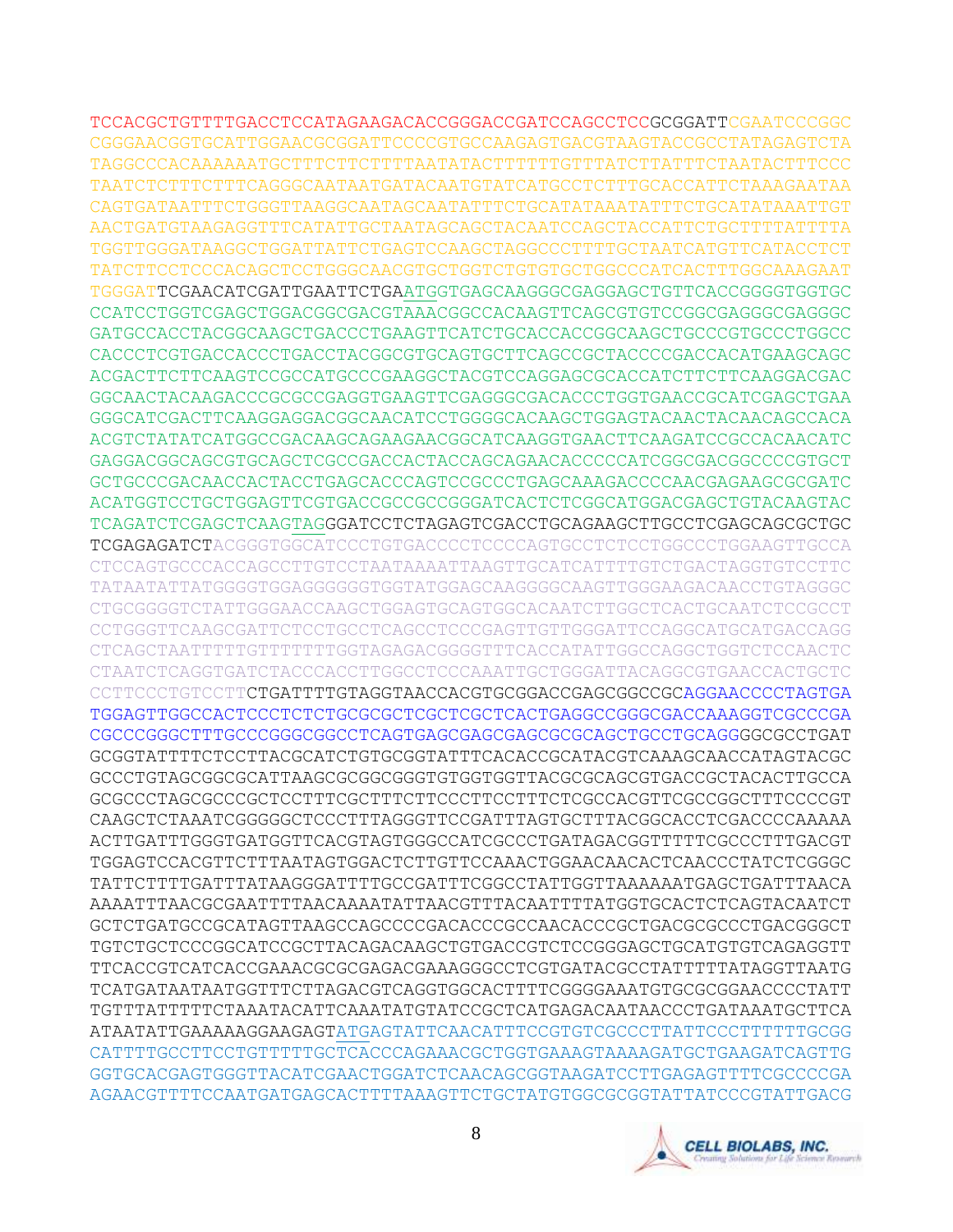CCGGGCAAGAGCAACTCGGTCGCCGCATACACTATTCTCAGAATGACTTGGTTGAGTACTCACCAGTC ACAGAAAAGCATCTTACGGATGGCATGACAGTAAGAGAATTATGCAGTGCTGCCATAACCATGAGTGA TAACACTGCGGCCAACTTACTTCTGACAACGATCGGAGGACCGAAGGAGCTAACCGCTTTTTTGCACA ACATGGGGGATCATGTAACTCGCCTTGATCGTTGGGAACCGGAGCTGAATGAAGCCATACCAAACGAC GAGCGTGACACCACGATGCCTGTAGCAATGGCAACAACGTTGCGCAAACTATTAACTGGCGAACTACT TACTCTAGCTTCCCGGCAACAATTAATAGACTGGATGGAGGCGGATAAAGTTGCAGGACCACTTCTGC GCTCGGCCCTTCCGGCTGGCTGGTTTATTGCTGATAAATCTGGAGCCGGTGAGCGTGGGTCTCGCGGT ATCATTGCAGCACTGGGGCCAGATGGTAAGCCCTCCCGTATCGTAGTTATCTACACGACGGGGAGTCA GGCAACTATGGATGAACGAAATAGACAGATCGCTGAGATAGGTGCCTCACTGATTAAGCATTGGTAAC TGTCAGACCAAGTTTACTCATATATACTTTAGATTGATTTAAAACTTCATTTTTAATTTAAAAGGATC TAGGTGAAGATCCTTTTTGATAATCTCATGACCAAAATCCCTTAACGTGAGTTTTCGTTCCACTGAGC GTCAGACCCCGTAGAAAAGATCAAAGGATCTTCTTGAGATCCTTTTTTTCTGCGCGTAATCTGCTGCT TGCAAACAAAAAAACCACCGCTACCAGCGGTGGTTTGTTTGCCGGATCAAGAGCTACCAACTCTTTTT CCGAAGGTAACTGGCTTCAGCAGAGCGCAGATACCAAATACTGTCCTTCTAGTGTAGCCGTAGTTAGG CCACCACTTCAAGAACTCTGTAGCACCGCCTACATACCTCGCTCTGCTAATCCTGTTACCAGTGGCTG CTGCCAGTGGCGATAAGTCGTGTCTTACCGGGTTGGACTCAAGACGATAGTTACCGGATAAGGCGCAG CGGTCGGGCTGAACGGGGGGTTCGTGCACACAGCCCAGCTTGGAGCGAACGACCTACACCGAACTGAG ATACCTACAGCGTGAGCTATGAGAAAGCGCCACGCTTCCCGAAGGGAGAAAGGCGGACAGGTATCCGG TAAGCGGCAGGGTCGGAACAGGAGAGCGCACGAGGGAGCTTCCAGGGGGAAACGCCTGGTATCTTTAT AGTCCTGTCGGGTTTCGCCACCTCTGACTTGAGCGTCGATTTTTGTGATGCTCGTCAGGGGGGCGGAG CCTATGGAAAAACGCCAGCAACGCGGCCTTTTTACGGTTCCTGGCCTTTTGCTGGCCTTTTGCTCACA TGT

### **Notice to Purchaser**

Cell Biolabs, Inc. agrees to sell, and Customer agrees to purchase Cell Biolabs' AAV vectors provided herewith (referred to as the "Products") on the following terms and conditions. (For purposes of this Notice, "Customer" shall include any person or entity which ordered the Products or at any time uses the Products). Customer's acceptance of delivery and/or use of the Products shall constitute Customer's binding agreement to the following terms and conditions. If Customer is unwilling to accept such terms and conditions, Customer must return the Products prior to any use of the Products and shall be entitled to a full refund.

1. The Products provided herewith are covered by issued U.S. and/or foreign patents and/or pending U.S. and foreign patent applications owned by Genzyme Corporation ("Licensor"). Cell Biolabs has the right to sell the Products for use by Customer for internal *in vitro* or *in vivo* research purposes only, wherein said right specifically excludes, without limitation, (i) any use of Products and/or materials made using Products in humans and (ii) any transfer of Product or materials made using Products to a third party. No other rights are conveyed with the sale of Products hereunder. Purchase of the Products does not convey any rights to modify the Products, offer the Products or any derivatives thereof for resale, or distribute or transfer the Products or any derivatives thereof to any third parties.

2. The Products shall be used solely on the premises of and under the control of Customer, and in compliance with all laws, regulations, rules and guidelines applicable to the Products and their use, testing, handling, or other dispositions thereof, or otherwise applicable to Customer's activities hereunder.

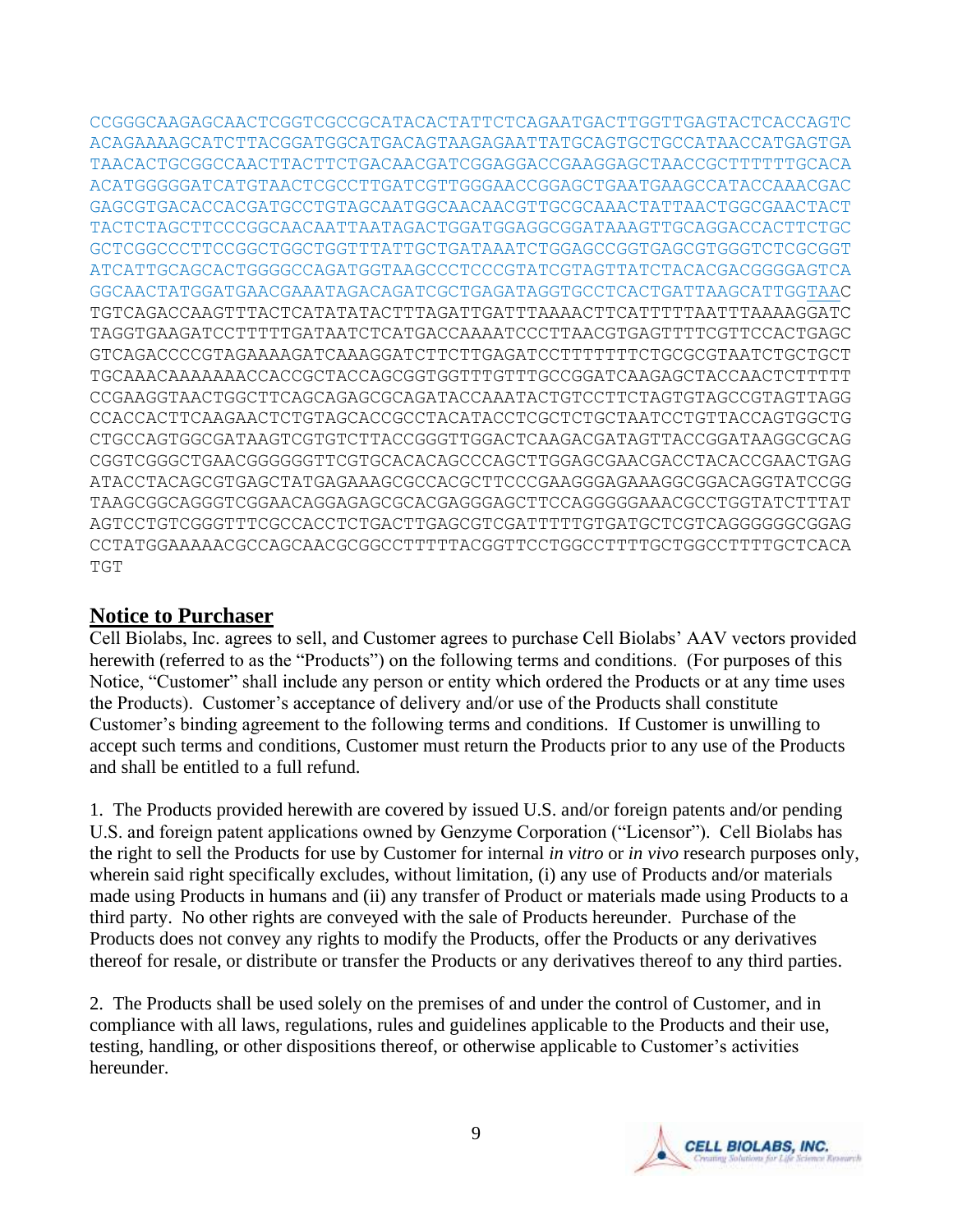3. THE PRODUCTS ARE EXPERIMENTAL IN NATURE AND IS PROVIDED WITHOUT WARRANTIES OF ANY KIND, EXPRESS OR IMPLIED, INCLUDING, WITHOUT LIMITATION, WARRANTIES OF MERCHANTIBILITY OR FITNESS FOR A PARTICULAR PURPOSE. Customer hereby waives, releases and renounces any and all warranties, guarantees, obligations, liabilities, rights and remedies, express or implied, arising by law or otherwise, with respect to the usefulness or freedom from defects of the Products, including, but not limited to, (a) any implied warranty of merchantability or fitness for a particular purpose, (b) any implied warranty arising from course of performance, course of dealing or usage in the trade, and (c) any claim or remedy for (1) loss of use, revenue or profit, or any other damages, (2) infringement of third party intangible property rights, and (3) incidental or consequential damages.

4. Customer agrees to bear all risks associated with the Products and their use, testing, handling or other disposition thereof. Customer hereby assumes all risks of damage or injury to Customer's facilities, employees or agents and to any third party arising from possession or use of the Products. Genzyme Corporation shall have no liability to Customer, its employees or agents or to any third party, regardless of the form or theory of action (whether contract, tort or otherwise, including but not limited to, negligence and strict liability), for any direct, indirect, consequential, incidental or other damages arising out of or relating to the Products or this Agreement.

5. Customer shall indemnify, defend and hold Cell Biolabs, Genzyme, and their licensors, affiliates, distributors, suppliers, directors, officers, employees and agents, harmless from and against any and all claims, actions, demands, liabilities, damages and expenses (including attorneys' fees) relating to or arising out of any damage or injury, including, but not limited to, personal injury and death, alleged to have been caused by the Products or the use, testing, handling or other disposition thereof or Customer's activities hereunder.

6. Customer may at any time properly dispose of the Products in a manner which ensures their prompt destruction and is consistent with all applicable laws, regulations, rules and guidelines.

7. No modification or waiver of any terms or conditions of this Notice shall be effective unless in a writing signed by Customer and an authorized representative of Genzyme. For information on purchasing a license to use the Products for non-research purposes, including commercial manufacturing, clinical manufacturing, commercial sale, or use in clinical trials, please contact: Sr. Vice President of Corporate Development, Genzyme Corporation, 500 Kendall Street, Cambridge, MA 02142.

8. Customer acknowledges and agrees that Genzyme Corporation is an intended third-party beneficiary of this Notice, with the right to enforce the foregoing restrictions.

# **Warranty**

These products are warranted to perform as described in their labeling and in Cell Biolabs literature when used in accordance with their instructions. THERE ARE NO WARRANTIES THAT EXTEND BEYOND THIS EXPRESSED WARRANTY AND CELL BIOLABS DISCLAIMS ANY IMPLIED WARRANTY OF MERCHANTABILITY OR WARRANTY OF FITNESS FOR PARTICULAR PURPOSE. CELL BIOLABS' sole obligation and purchaser's exclusive remedy for breach of this warranty shall be, at the option of CELL BIOLABS, to repair or replace the products. In no event shall CELL BIOLABS be liable for any proximate, incidental or consequential damages in connection with the products.